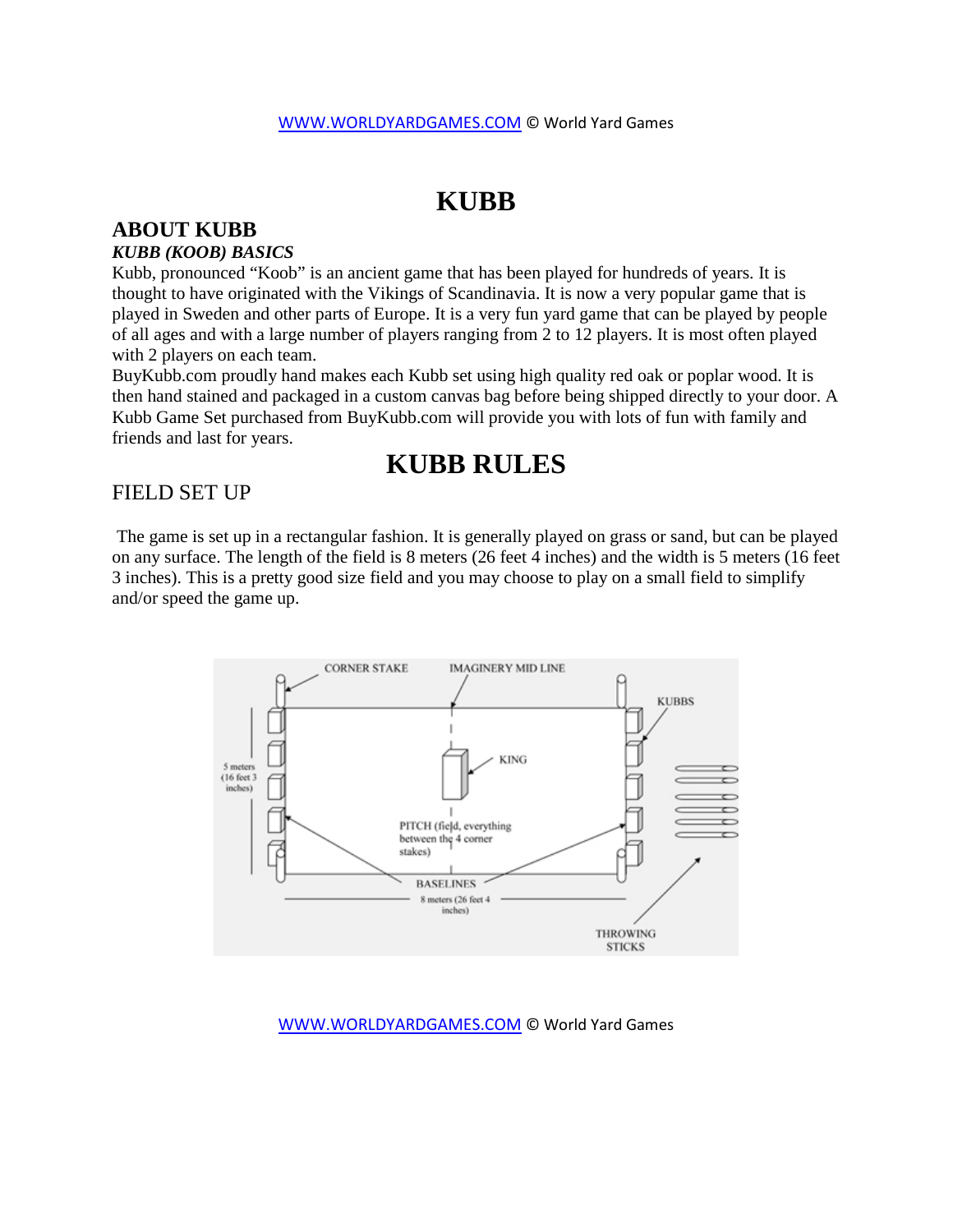### [WWW.WORLDYARDGAMES.COM](http://www.worldyardgames.com/) © World Yard Games

*KUBB is played using 4 different types of pieces*  **1 King 6 Throwing sticks 10 KUBBS (blocks) 4 Stakes (corner sticks) Playing the game** 

# **Goal of the game**

The goal is to knock over all of the opponent's Kubb's and finally the King.

## **Starting the game**

Players start off by standing on their side of the field behind their baseline. Each team starts with 3 throwing sticks.

They then alternate between teams, throwing their throwing sticks as a close to the King as possible without knocking the King over.

The team's throwing stick(s) that land's closest to the King without knocking it over gets to start the game.

**Note:** If anyone knocks the King over then the other team gets to start off the game. In the case that the King is knocked over then it is stood back up, prior to beginning throwing at the opponent's Kubbs.

The team starting the game then gets all 6 throwing sticks.

The team who starts the game then takes turns among teammates throwing at their opponent's baseline Kubbs from behind their own baseline. Throws must be made underhand and vertically.

### **Note:**

**-** You cannot throw side arm or overhand. No "helicopter" throws are allowed (throwing the throwing sticks sideways spinning)

- In the case that the team that throws first knocks down their opponent's entire baseline Kubb's on their first try and have a throwing stick remaining, then they must pass on the opportunity to throw the last stick rather than throw at the King (This rarely happens). In the case that it is a team's second time or greater throwing, they can then try knocking over the King.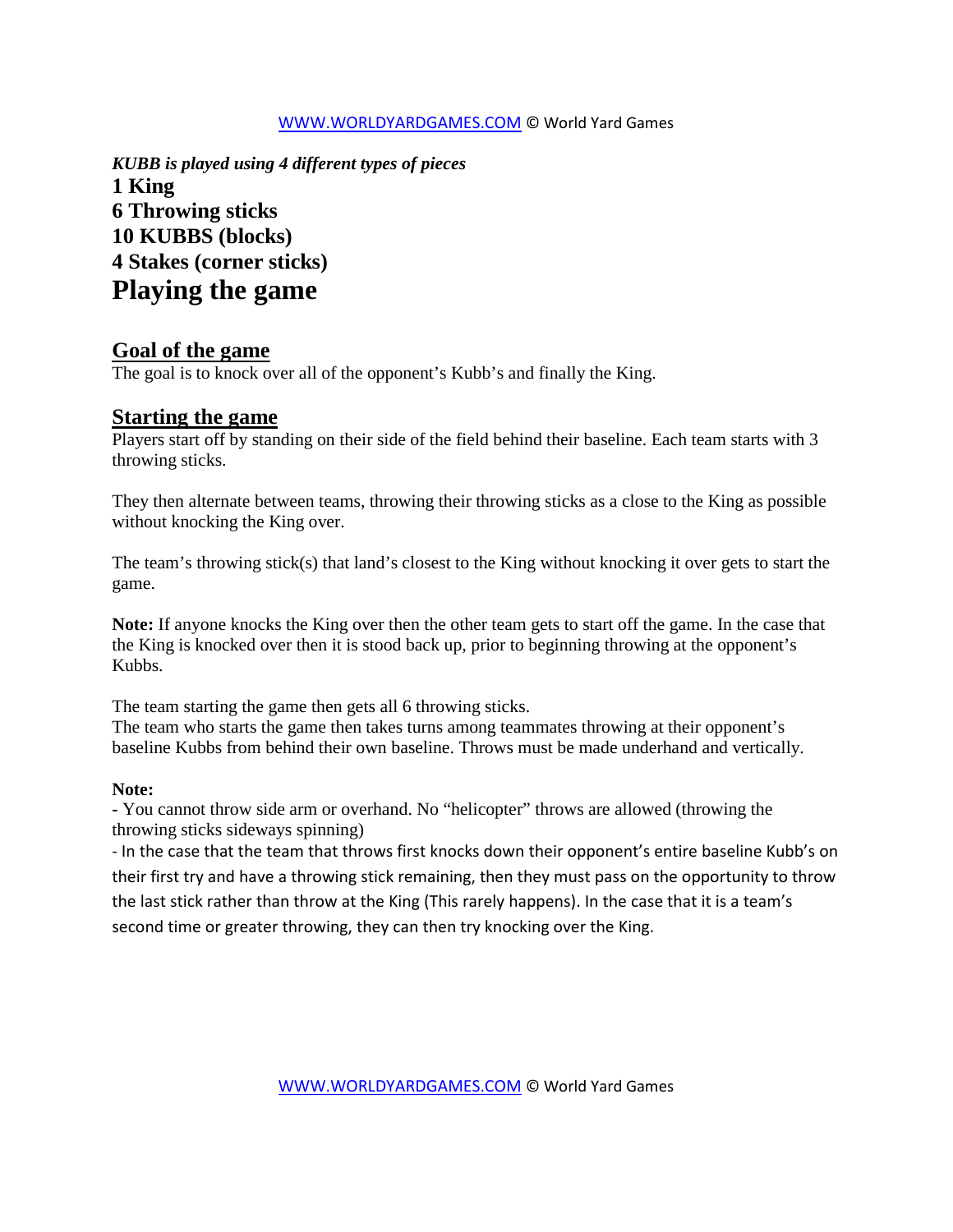### [WWW.WORLDYARDGAMES.COM](http://www.worldyardgames.com/) © World Yard Games

Once the first team has thrown all of their throwing sticks, it is then the second team's turn to throw. **Note:** Before the second team throws their throwing sticks they must throw the Kubb's that have been knocked down by their opponents onto the other side of the King. (These baseline Kubbs now become field Kubbs.)

The Kubbs must be thrown underhand; they must land on the other side of the King, and must be thrown from behind the baseline. The Kubbs are then stood up where they landed. When standing up the Kubbs that have been thrown back they must be stood up on the end that is closest to the King. In the case that a Kubb does not go completely past the King then the other team has their choice where to place the Kubbs between their own baseline and the King. The Kubbs must be placed within the boundaries of the Kubb field. They cannot be placed outside of the stakes. The Kubb must be placed at least a throwing sticks length from the King.

Something very important to consider before throwing the Kubbs onto the opponent's side is that once you begin throwing the throwing sticks, you must knock down those Kubbs in the pitch (field) before throwing at your opponent's Kubbs that are on their baseline. Also, if you do not knock down all of the Kubb's in the field then the other team gets to throw from the Kubb that is closest to the King on their side of the pitch (field). The Kubb that is still standing on your opponent's side of the field after you are done throwing marks the opponent's new baseline.

Once, all Kubbs have been thrown back and stood up the  $2^{nd}$  team can then begin throwing at their opponent's Kubbs. They then get all six throwing sticks and now try to knock over their opponent's

Kubbs. Before throwing at the opponent's baseline Kubbs the  $2^{nd}$  team must knock down all of the opponents field Kubbs. Once, all of the field Kubbs have been knocked down they can then throw at the baseline Kubbs. Once all of the Kubbs on the opponent's side have been knocked down then you can throw at the King. The first to knock down the King wins the game.

### **Other Notes:**

- Kubbs must always be thrown from behind the original baseline.

- When throwing at the King you must always throw from behind the baseline.

- If a team knocks over the King before knocking down all of the Kubb's on their - opponents side then they lose the game. (This of course does not count when you are throwing the sticks closest to the King when determining who starts the game)

- In the case that Kubb's are knocked down they must be thrown onto the other side of the King and stood up.

- Before each team throws their throwing sticks at the Kubbs, all Kubbs must be thrown back onto the opponent's side of the field.

- If when throwing the Kubbs back onto your opponent's side, you knock over another Kubb, then that Kubb is stood back up.